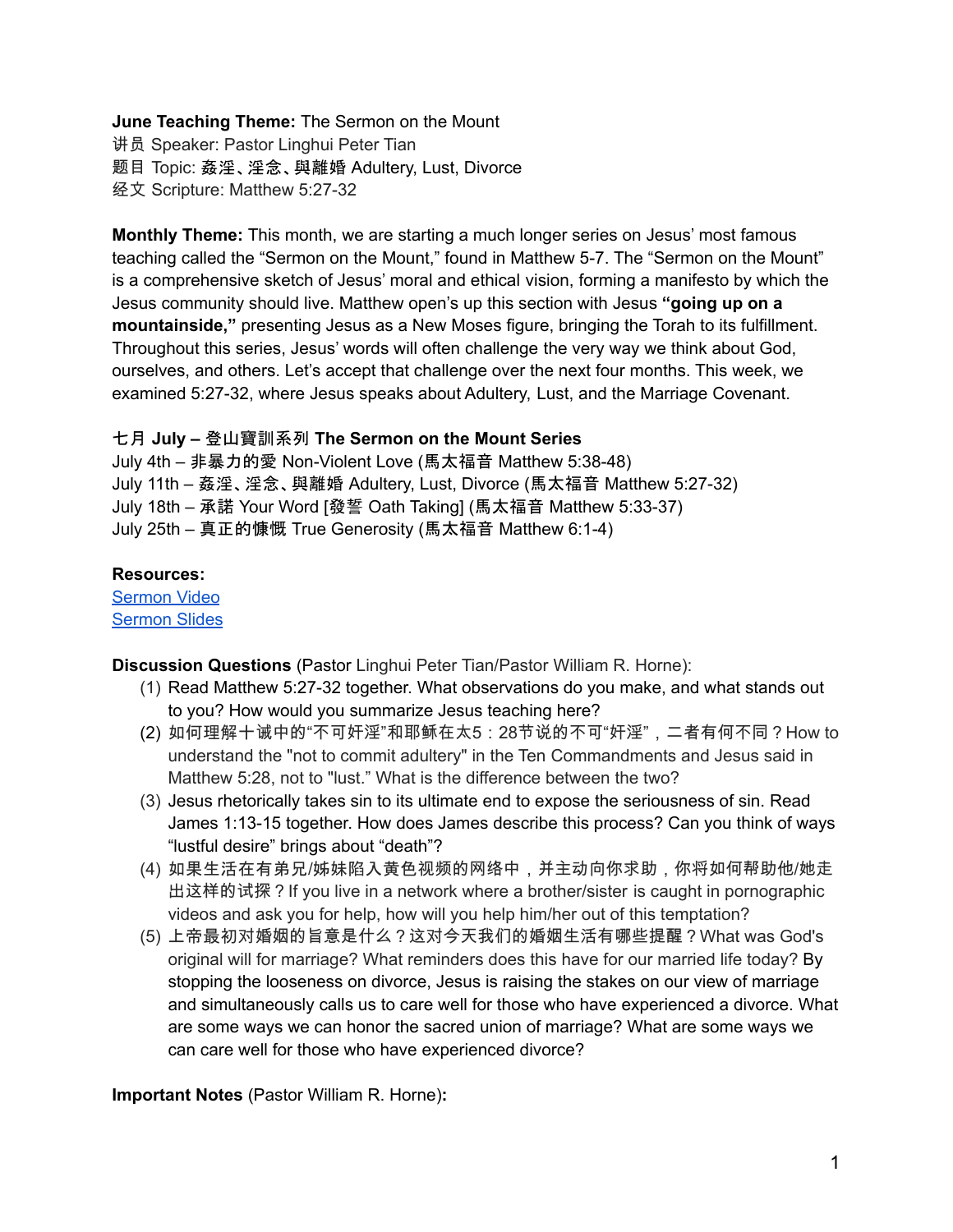Notes on Q1: Jesus places the responsibility of following this command on the one doing the lusting (in this case, the men). "Whereas the expectation of women wearing head coverings and dressing modestly was male-shaped mores designed to prevent men from leering and being tempted or, which is more likely, to keep women's beauty in line, Jesus sees it otherwise. He lays full responsibility in this text on the male and expects males to be able to control their desires." (Keener & Mcknight). In many ways, Jesus paints a picture of his Kingdom where women are protected and valued as image-bearers (he will do this again in antithesis 3). *Protection of women is at the very heart of Jesus teaching here in 5:27-32, and thus should take priority in our application of this passage.*

To understand verses 31-32, we have to understand the social context Jesus was speaking into and alluding to with "anyone who divorces his wife must give her a certificate of divorce." Many during Jesus' time were extremely lax and permissible about reasons one could give a "certificate of divorce" (similar to today where you can do it for any reason whatsoever.) A lot of this came from a misinterpretation of Deuteronomy 24, which in the NIV says, "If a man marries a woman who becomes displeasing to him *because he finds something indecent about her*, and he writes her a certificate of divorce, gives it to her and sends her from his house…." As you can see from the passage, most of the time, men were the ones with the power to divorce, and many had interpreted this passage to the point that men could give a divorce certificate for any reason they saw fit. (One Jewish historian jokes that it was to the point that if the wife burnt the husband's food, he could file for divorce!) Jesus is speaking into this context, shutting down the lax nature around divorce and reasserting the ideal, making divorce a sin, thereby disturbing the current complacency. Kingdom citizens see marriage as a sacred union and commitment to covenant love; thus, they must seek reconciliation at all cost.

Often, we ask the wrong-headed questions of "what reasons justify a divorce?" This question is wrong-headed in the sense that Jesus' focus was re-elevating the marriage covenant to its proper place and in-directly raising the stakes on valuing and protecting women in his social context. The heart of God is that divorce would never be, and it is not part of his created design. Now, just because it isn't Jesus' focus doesn't mean it isn't a fair question to ask. Here are some things to consider:

- *- Covenant Love:* Covenant love is a commitment to be *with* someone and *for* someone's good, unto full redemption (until the Kingdom is in full). This is how God is with us, and this is what the marriage covenant is called to be like (though imperfectly). Ultimately then, Jesus is calling his followers to always be in pursuit of reconciliation and the other's good (especially in marriage).
- *- Sexual Immorality:* Can be defined as any sexual behavior that ruins the marriage covenant.
- *- Paul's Caveats:* Paul adds another exception for permissible divorce in 1 Corinthians 7:15 - if an unbelieving spouse deserts or leaves the believing spouse, they are not bound to the marriage.
- *Abuse & Protection of Women:* Remember, behind the heart of Jesus, words are not "hard and fast rules," but an elevating the marriage covenant to where it should be and a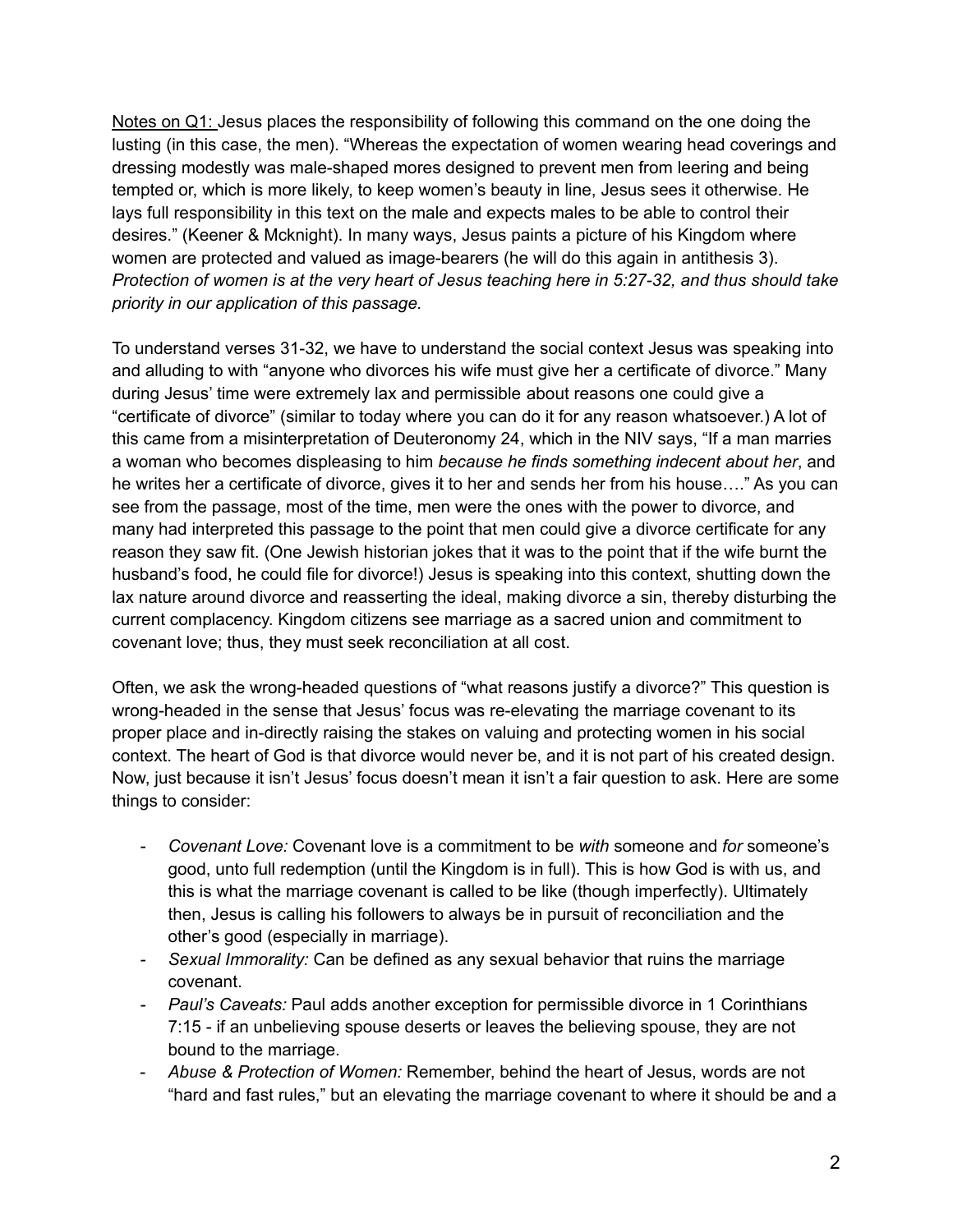protective measure for women in his social context. Also recall, that "covenant love is a commitment to be "with someone and for someone as someone who is working unto divine ends," then marriages are destroyed when one partner refuses to be "with" the spouse or who becomes someone who is "against" that spouse." Physical abuse, emotional abuse, and psychological abuse are actions that destroy the marital covenant as understood in the Bible. Let's not treat Jesus' words (or add to them Paul's words) and think that every possible ground for divorce has been covered by Jesus or Paul and, if abuse can't be found within "sexual immorality" or desertion, then abuse isn't a legitimate ground for divorce. *Abuse destroys what it means to have shelter because the house is no longer safe; abuse is a legitimate reason for divorce."* (McKnight, S.)

- *Remarriage:* Built into Jesus' logic, *in the case of a permissible divorce, there was a permissible remarriage.* But, if the divorce isn't permitted, then logically, the marriage is/should still be valid - making remarriage really just adultery. Thus, in Jesus' words, we see that women were often victims of divorce and thus forced out of survival in the social context into adultery (remarriage). Furthermore, in many settings, women's social and economic well-being was connected to a husband (recall the story of Ruth); thus, divorce was often a man forces a woman into adultery (remarriage).

Notes on Q2: Lust is not a simple attraction or noticing a person's beauty but meditating on it and seeking to possess it (even if that's just in the mind). Jesus is against sexual fantasizing with an inappropriate person because he knows where this eventually leads. Lust is antithetical to authentic love as it *dehumanizes another person* into an object of passion - treating them as though they were a visual or emotional prostitute for our use. So often, we don't take Jesus' words seriously because things in our mind we believe are hidden and not harmful (we will explore how it is harmful in the next question).

Notes on Q3: James roots every sin to a starting evil desire that starts us on a downward spiral towards death. James places the responsibility for sin squarely on each human being and how they respond to sinful desires.

*Unchecked Lust will tear up your life.* "The brain is wired for both sexual pleasures as well as for sexual fidelity and rugged faithful commitment. As a result of various forms of contact, from skin-to-skin contact to sexual intercourse, the brain releases dopamine, which is the neurochemical that says, "Wow, this is pleasurable." Dopamine creates brain pathways that tell a person to do this again. Those neurochemical passages make it easier to do again; thus, any kind of sexual contact begins to create the desire for more sexual connection with that same person. This kind of bonding is created every time a human has any kind of sexual experience. The feeling of 'guilt' or 'dirtiness' that arises in a human who experiences sex outside the bounds of biblical morals or fidelity is the brain's way of saying, 'I'm confused.'" (McKnight, S.) So, here is what is wild. When we live with unbound sexual desire and entertain lustful desires, we re-wire our brain overtime to find pleasure in the wrong places. (This is why porn is so dangerous - you are training your brain to find pleasure and "fidelity" with random images of strangers! It literally functions like a drug).

*Unchecked Lust in the world has created systems of abuse and death.* We can think of the porn industry, human trafficking, the sexual assault epidemic in institutions (including church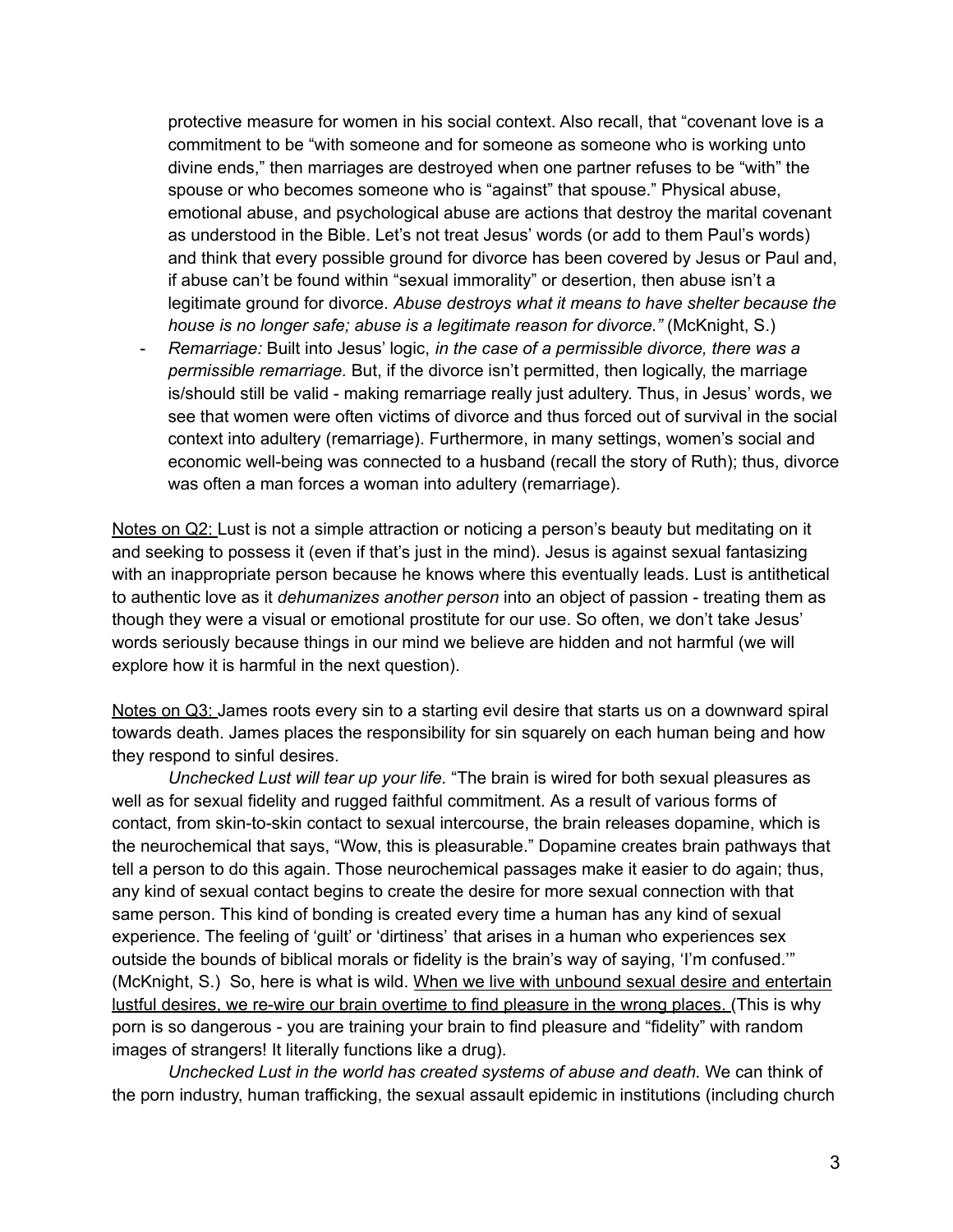bodies!), and the brokenness of the family structure (things like adultery and sex outside of marriage). It is absolutely incongruent to try and fight against these systems of abuse while still promoting and celebrating unbound sexual desire and practice. Yet, this is the logic the world tries to push, and it fails miserably. When we live by and promote an ethic of properly placed sexual desire, we can begin to fight against the larger systems of abuse adequately.

Boundaries are like banks or floodwalls on a river. With them, you have a flowing river, useful for all of life. Without river banks, you have a flood that brings chaos, disaster, and destruction.

Notes on Q4: In our age of "computers in our pockets," pornography poses a great threat to our lives. Pornography not only distorts our minds and reforms our sexual desires for ill, but it also has created larger systems of abuse and human trafficking. We as the people of God cannot take pornography lightly, both in our own private lives and in the larger communal systems of the world. This is both a personal purity issue and a very real justice issue. One of the ways, we can seek help or provide help for others is by creating partnerships of accountability. There are also helpful programs like [Covenant](https://www.covenanteyes.com/) Eyes that can be used with accountability partners to break the cycle of porn addiction. This is a temptation for both males and females in our current society. Relevant Magainze recently released a helpful article on our need to stop gendering the struggle of unbound lust. Feel free to read it [here.](https://www.relevantmagazine.com/magazine/the-church-needs-a-new-sex-talk/)

Notes on Q5: Kingdom citizens see marriage as a sacred union and commitment to covenant love; thus, they must seek reconciliation at all cost.

- We honor marriage when we live with the proper bounds on sexuality as Jesus calls for in verses 27-30 - that we would refuse to selfishly use others for our pleasure both in the physical and in our imagination. This includes our standing against systems of abuse and death that come out of unbound lust, as mentioned earlier.
- We honor marriage by practicing reconciliation in all areas of our life and becoming peacemakers in our relationships.
- We can care well for those who experienced divorce by operating with the abundant grace and forgiveness God shows them and us through Jesus. (Divorce is serious and should be avoided, but it is no different or permanent than other sins. We can all be taste forgiveness and redemption.)
- We can care well for those who experience divorce by building community structures around them to bring the support and love they need.

### **Sermon Summary** (Elder Yin): 论奸淫,离婚和再婚

田传造,7/11/21 太5:27-32

对传道挑战,我更挑战 离婚习以为常,把不正常当作正常。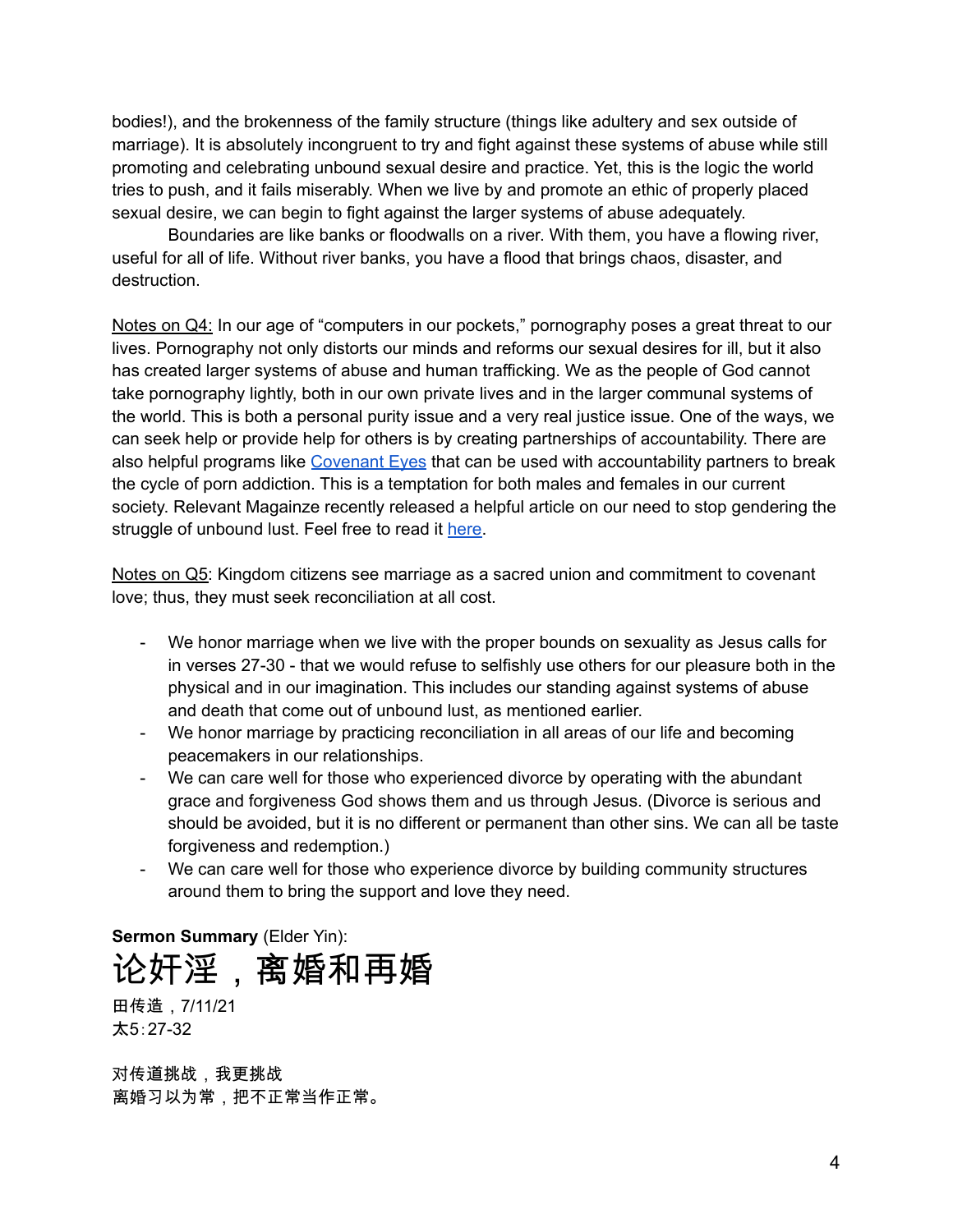调查发现一半以上配偶离婚,在美国南部的圣经地带比其他州更多,这事似已经习以为常。很多 时这种习以为常似乎被众人也接受,教会不原意多讲,但神的话象一面镜子,使我们不得不针对 自己的问题,在神的镜子前,今天再看一下婚姻的问题。

一,不可奸淫

你们听见有话说,不可奸淫,只是我告诉你们,凡看见妇女就动淫念的,这人心里巳经与她犯奸淫 了。

建议姐妹们穿着保守一些,弟兄们控制自己的眼目,摆脱色情的引诱。特别在当今世代,色情泛 滥,造成很多人跌倒。万一有跌到的,愿你找到属灵伴,在神的里面走出这陷井。或当另人跌倒, 不要论断他,而是陪伴他走过试探。也要注重保密。

"如果你的右眼使你绊倒,就把它剜出来丢掉!因为对你来说,失去你身体的一部分,总比你全身 被丢进地狱要好。 如果你的右手使你绊倒,就把它砍下来丢掉!因为对你来说,失去你身体的一 部分,总比你全身下地狱要好。"马太福音 5:29-30 这里并不是指一定要挖眼,断手,而是看到神很恨恶罪,要我们彻底来解决罪的问题。

二, 离婚和再婚

"后来, 耶稣从那里起身,来到犹太地区和约旦河对岸。人群又聚集到他那里,他又照常教导他 们。 有些法利赛人前来试探耶稣,问他:"人是否可以休妻呢?" 耶稣回答他们,说:"摩西是怎么 吩咐你们的?" 他们说:"摩西准许人写一份休书就可以休妻。" 耶稣对他们说:"摩西因着你们的心 里刚硬,才给你们定下这条诫命。 从创世之初,'神把人造成男的和女的', '为这缘故, 人将离开他 的父母, 与妻子结合 , 两个人就成为一体。' 这样,夫妻不再是两个人,而是一体了。 因此,神所 配合的, 人不可分开。" 进了屋子,门徒们又向耶稣问起这件事。 耶稣就说:"如果有人休妻,另娶 别人,就是犯通奸罪触犯妻子。 女人如果离弃丈夫,另嫁别人,也是犯通奸罪。""马可福音 10:1-12

法利赛人问人休妻是否可以。意思是什么条件下可以离婚。当时的理论:如妻子犯淫才可以离婚, 做饭不好吃和大声在街上和男人讲话也可以离婚。也有当时自由派觉得什么情况下都可以离婚。

申24:1-2,"「人若娶妻以后,见她有什么不合理的事,不喜悦她,就可以写休书交在她手中,打发 她离开夫家。妇人离开夫家以后,可以去嫁别人。"

申命记 24:1-2

神摩西允许离婚是因为犹太人心钢硬的妥协。利18:3。"你们从前住的埃及地,那里人的行为,你 们不可效法,我要领你们到的迦南地,那里人的行为也不可效法,也不可照他们的恶俗行。" 神说,那里人的行为为你们不可效法(随便性关系),为了避免妇女们受苦受累,而给休书是一个 妥协。上帝的心意是,可10:6-9。"但从起初创造的时候, 神造人是造男造女。 因此,人要离开父 母,与妻子连合,二人成为一体。 既然如此,夫妻不再是两个人,乃是一体的了。 所以, 神配合 的,人不可分开。」"

神离开父母两人粘在一起,成为一体。要有磨合,逐渐成为真正的联合,无论怎样,因为结婚是上 帝作证且祝福。神所配合人不能分开。神这里说一个人的离婚后,再婚就是犯罪。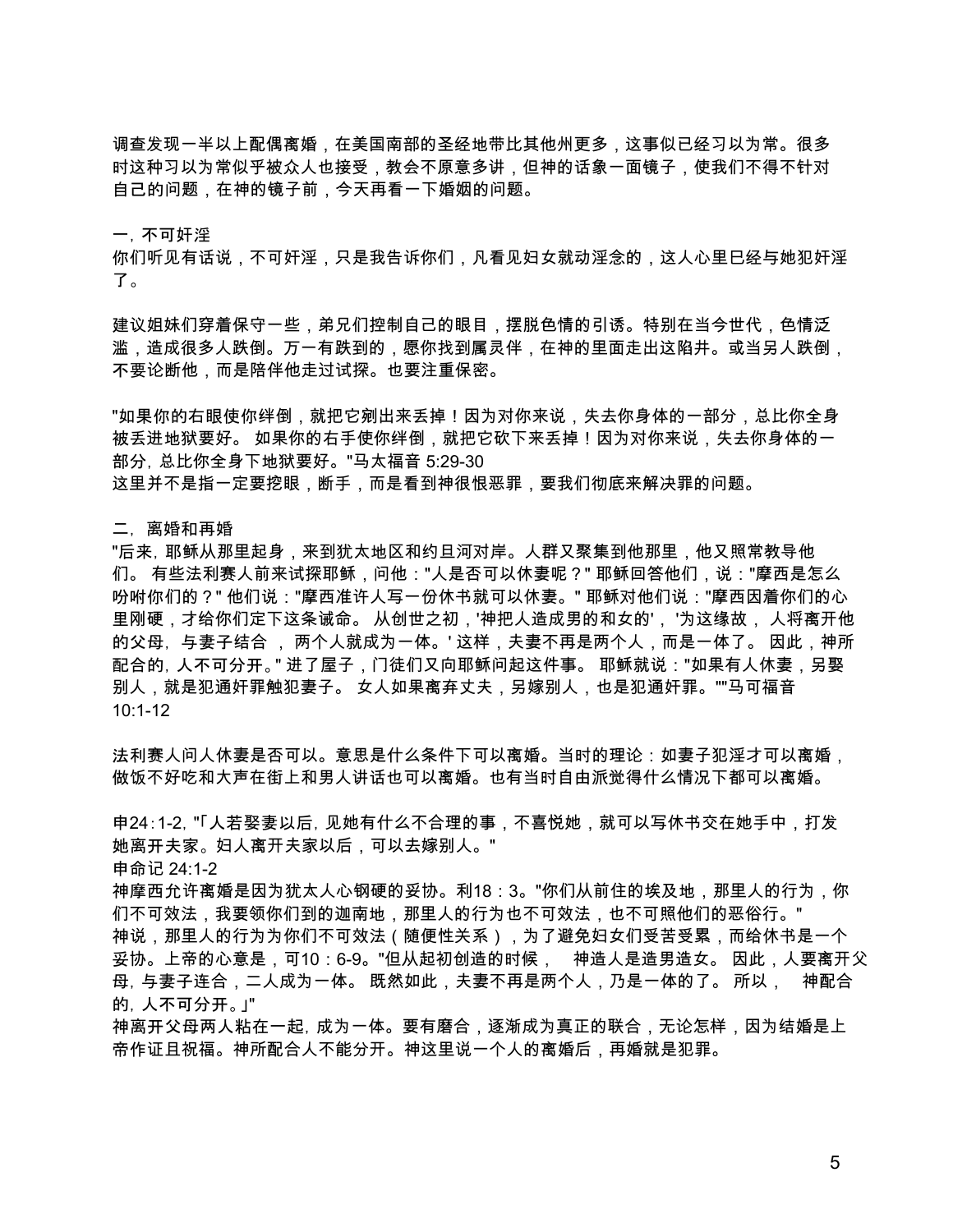太5/32,"只是我告诉你们,凡休妻的,若不是为淫乱的缘故,就是叫她作淫妇了;人若娶这被休 的妇人,也是犯奸淫了。」" 神说离婚可以,订婚后但女方有过了性行,就可以休,或者谁为这妇人负责,凡休妻的就是要她做 淫妇,当时被休的可以成为妓女,是丈夫造成的。

### 总结,

圣经不变,人在修改。 如已离婚,应怎样办?不可能再回到以前的配偶。 约8:10-11。"耶稣就直起腰来,对她说:「妇人,那些人在哪里呢?没有人定你的罪吗?」 她说: 「主啊,没有。」耶稣说:「我也不定你的罪。去吧,从此不要再犯罪了!」" 神看重的不是过去,耶稣是关心你的将来。"" 使徒行传 17:30 世人愚昧无知的时候,神不捡察。 从今以后,愿神帮助我过一个属神的生命。

# **The Sermon on the Mount: Adultery, Divorce, and Remarriage**

## **Love one Another**

Pastor Peter Matthew 5:27-32

""You have heard that it was said, 'You shall not commit adultery.' But I tell you that anyone who looks at a woman lustfully has already committed adultery with her in his heart. If your right eye causes you to stumble, gouge it out and throw it away. It is better for you to lose one part of your body than for your whole body to be thrown into hell. And if your right hand causes you to stumble, cut it off and throw it away. It is better for you to lose one part of your body than for your whole body to go into hell. "It has been said, 'Anyone who divorces his wife must give her a certificate of divorce.' But I tell you that anyone who divorces his wife, except for sexual immorality, makes her the victim of adultery, and anyone who marries a divorced woman commits adultery."

Matthew 5:27-32 NIV

Sermon on the Mt is all about our daily life, such as dealing anger, seems little things, but relatable

In today's culture, because of disagreement of the couple, even among fellow Christians, despite knowing the principle of the Bible,

In US half of the marriage end w divorce, the Divorce rate in the Bible Belt is even higher! It's so common, everyone thinks it's ok, norm,

Sin as a normal thing! This scary situation is happening to church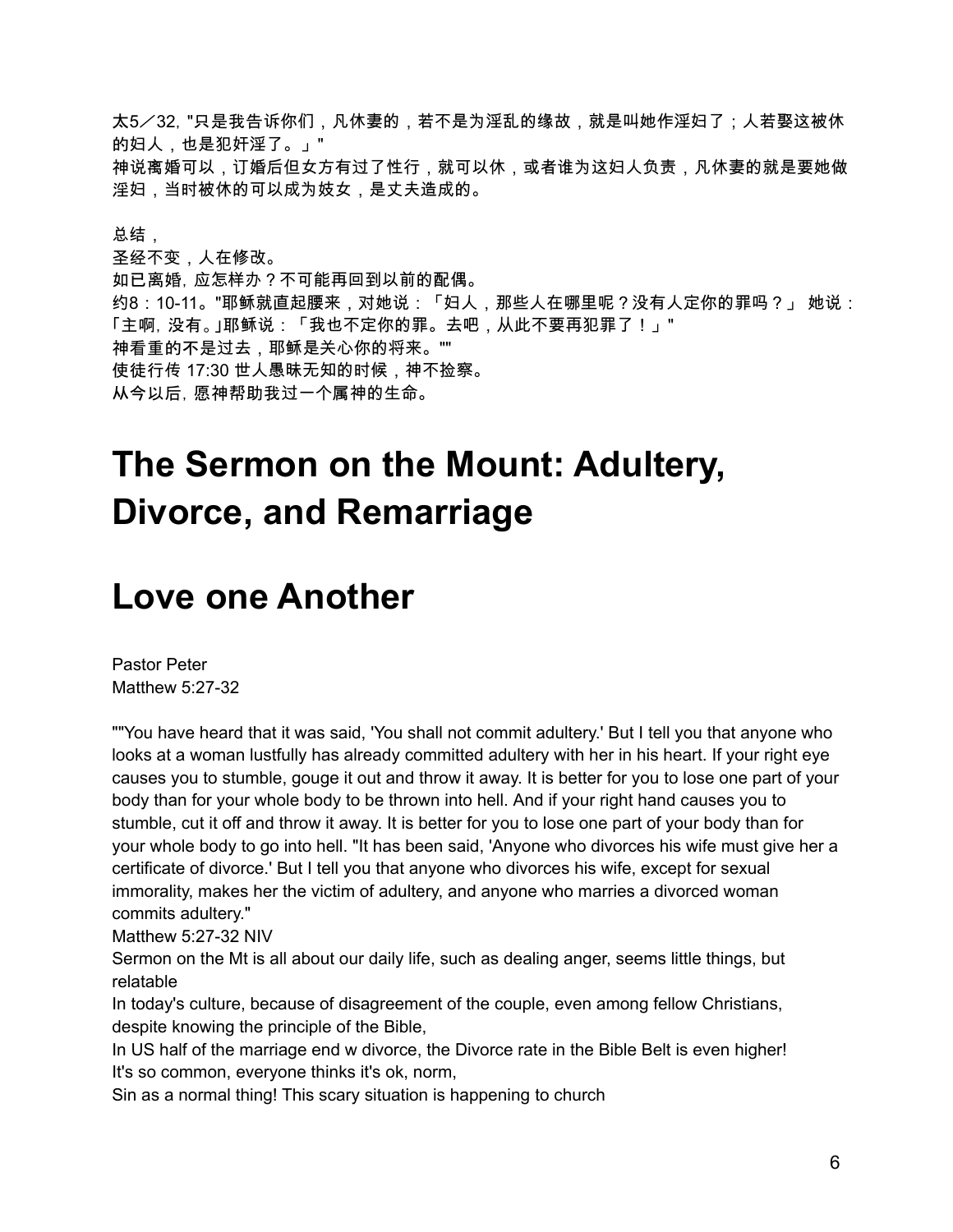To break the mirror instead of facing the truth At church preachers avoid this topic We heard too many messages of blessings What is the purpose of God for marriage? 1.do not commit adultery #7th commandment The act of adultery is forbidden Yet Jesus pointed out that God's commandment here is much broader Matthew 5:27-28 Having lustful thought has already committed adultery Christian women's outfits in modesty Christian men, guide your eyes Pornography is sin Encourage to share your inner thoughts with others to get out of this trap Establish a help group Adultery is a serious sin, to the degree to lose a part of your body, to avoid to go to hell So hate this sin, and be determined to leave this sin 2.divorce and remarriage 5:31-32 Mark 10:1-12 Pharisee tested Jesus whether Lord allows divorce? Divorce is lawful under 3 conditions: 1)wife committed adultery 2)and other conditions, such as wife was a bad cook, flirt w other men 3)completely open, allow to divorce in any condition Jesus asked them back what Moses said about divorce Deut 24:1-2 Allowed indecent **Displeasing** Compromise because of their hearts were hard Lev 18:3 bad practices of Egypt and land of Canaan —casual sexual behaviors Not God's originally purpose Mark 10:6-9 in Genesis, one man one woman, one wife one husband, one life forever One flesh, (glue together) what God join together, let no one separate One means to be united, to achieve unity, constant adjustment God is in every wedding ceremony He blesses the couple, and is their witness The disciples didn't understand 10:10-12 divorce =adultery Matthew 5: 32 except the wife committed adultery Deut 22:13-21 value engagement. Lose virginity meaning to be stoned to death. In Jesus's time, stone to death was replaced by certificate of divorce. Example of Joseph, wanted to secretly divorce Mary 5:32 who is responsible to the adultery? The husband who divorced his wife Without financial resources, the divorcee had to remarry or to become a prostitute to support herself Yet if wife commit adultery, the husband is not responsible

Summary:

Our faith put loyalty on marriage. One man one woman, one husband one wife, forever